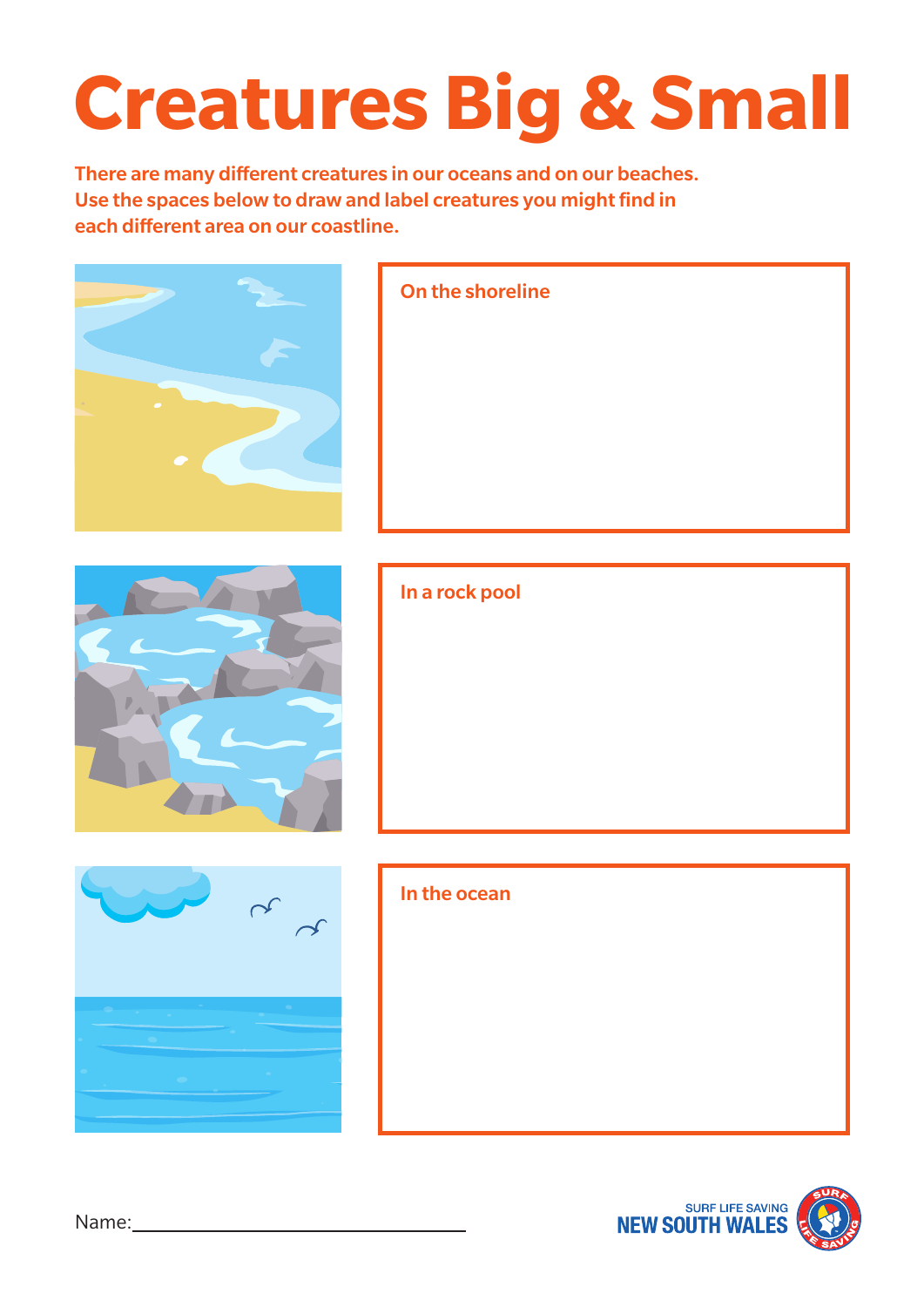## **Creatures Big & Small**

#### For each of the following creatures, cross  $\chi$  the statements that you think are false.



 $\Box$  I have over 30,000 teeth in a lifetime.

 $\Box$  My skin feels like sandpaper.



### **Sea Turtle**

- $\Box$  Most of my species are endangered.
- $\Box$  I can live up to 150 years.
- $\Box$  I am a mammal.

Sometimes you can find rubbish at the beach. Circle the items below that you think could be harmful to ocean creatures.



**Shark**

 $\Box$  I have many bones.











Next time you go to the beach, what can you do to make sure that we keep our beach clean and our oceans safe for our creature friends?

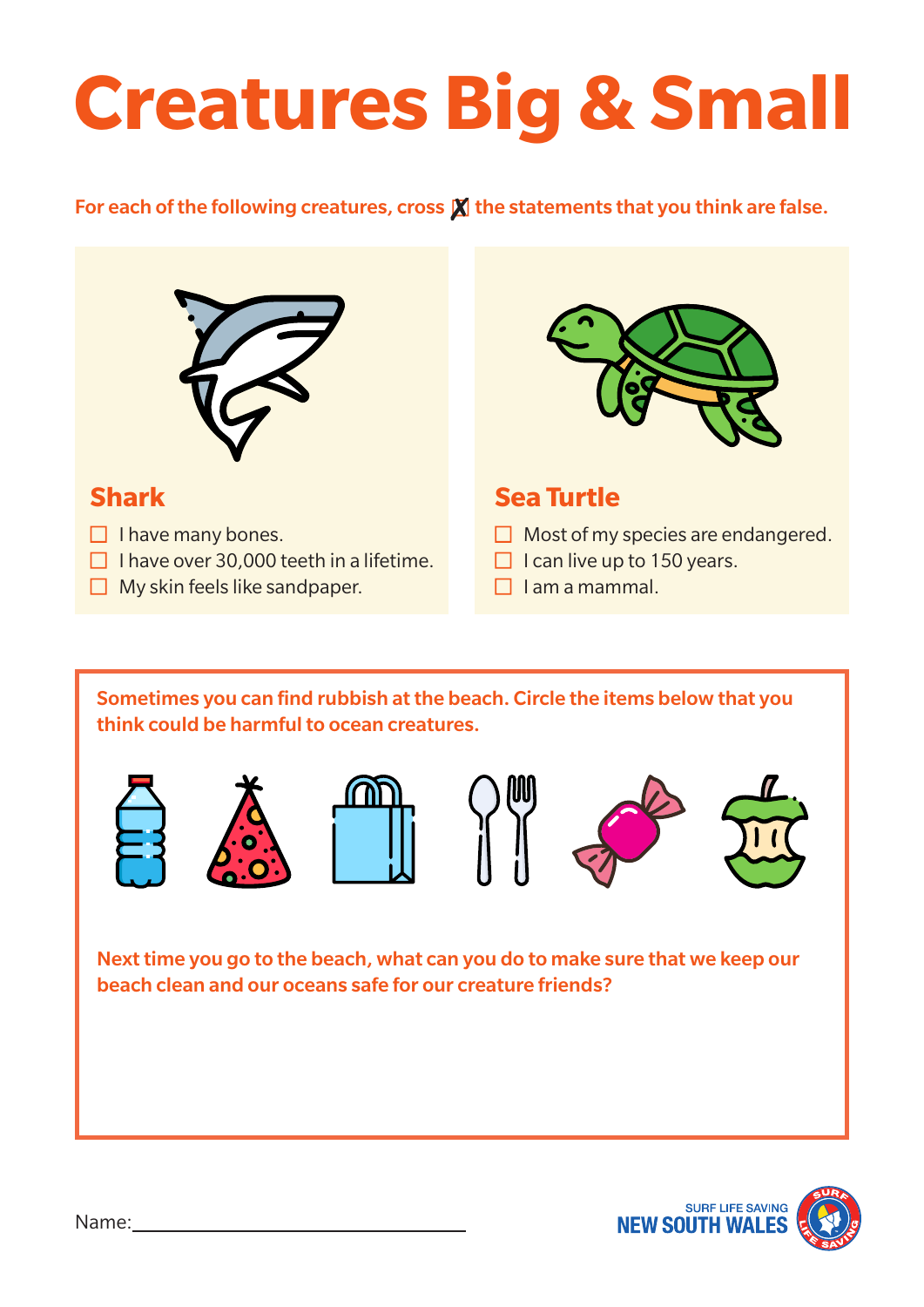# **Reading the signs**

Draw a line to connect each of the signs to their meaning. Tip: Two different signs can mean similar things.



Sharp coral can cause injury. Watch where you step.

> Beware of bluebottles (stinging jellyfish)

Danger! Strong currents in this area.

No swimming. Dangerous conditions. Beach is closed.

Warning! High surf and big waves.

Warning! Dangerous shore break. Waves breaking in shallow water.

Warning! Shark sighted in area.



#### Signs at your school

There are signs everywhere to let us know about something important and warn us about things that might be dangerous. How many signs can you find at your school? Go for a walk and see how many you can count. Record your number in the box.





Name: